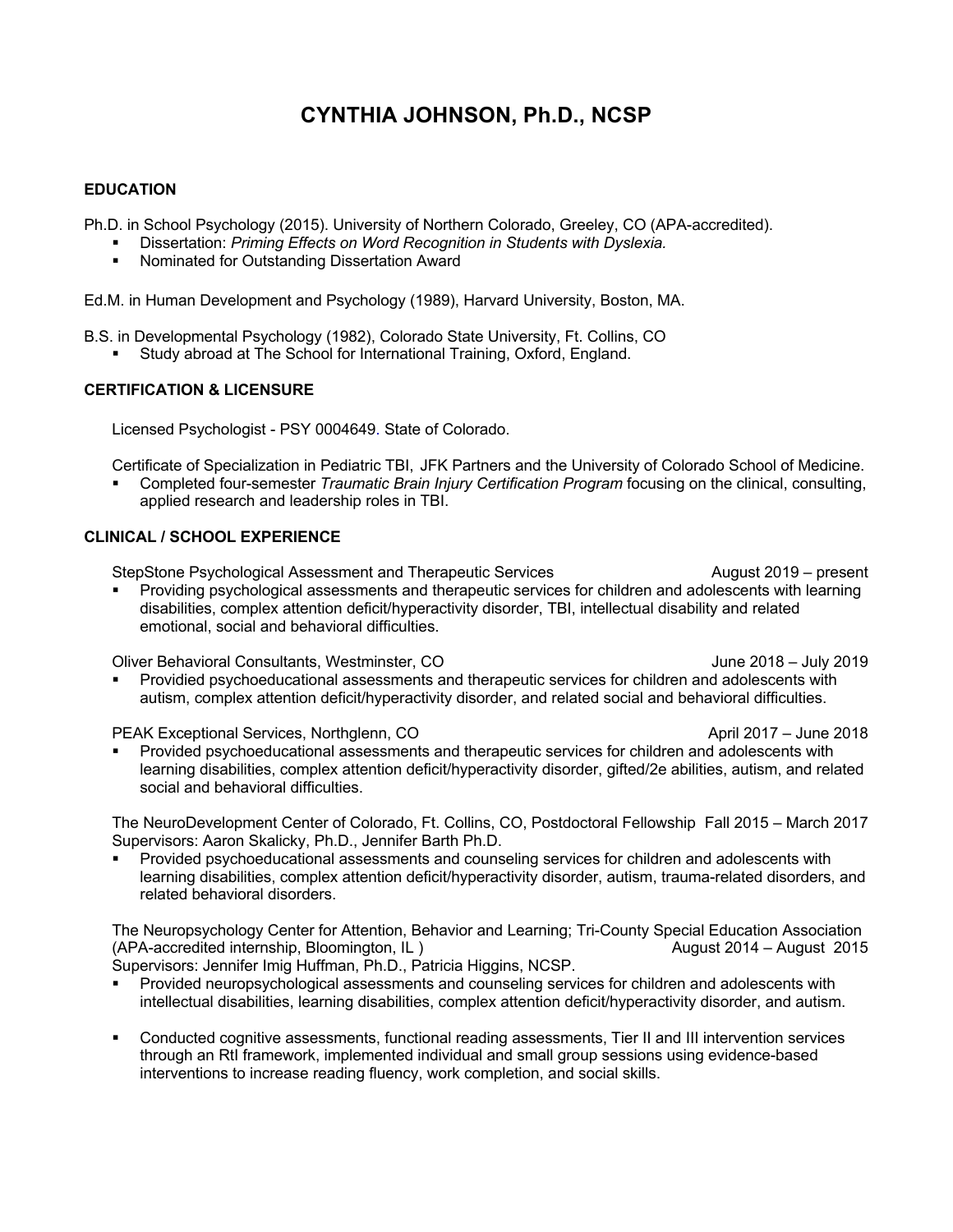|                                | Western Institute for Neurodevelopmental Studies and Interventions (WINSi) Boulder, CO,<br>Supervisor: Kristin B. Powell, Ph.D., ABPP-CN.<br>Provided cognitive, academic, and neuropsychological assessments to children/adolescents with<br>neurodevelopmental difficulties.      | $2012 - 2014$           |
|--------------------------------|-------------------------------------------------------------------------------------------------------------------------------------------------------------------------------------------------------------------------------------------------------------------------------------|-------------------------|
|                                | Rocky Mountain Memory Center, Ft. Collins, CO<br>Supervisor: Kathleen Lauren, Ed.D.<br>Completed training sessions to administer a battery of 46 cognitive, executive function, visuospatial,<br>verbal fluency, and memory subtests to evaluate adults with memory loss.           | 2011-2012               |
|                                | Couples and Family Therapy Practicum, Greeley, CO<br>Supervisor: Betty Cardona, Ph.D.                                                                                                                                                                                               | Spring 2012             |
|                                | Developed case conceptualizations and treatment plans utilizing systemic approaches with families.                                                                                                                                                                                  |                         |
|                                | UNC Psychological Services Clinic, Greeley, CO<br>Supervisor: Robyn S. Hess, Ph.D ABPP.<br>Provided cognitive and academic assessments to children/adolescents with learning and behavioral                                                                                         | Fall 2011 - Spring 2012 |
|                                | difficulties.                                                                                                                                                                                                                                                                       |                         |
|                                | Legacy Elementary School, Practicum In Evidence-Based Interventions -<br>Supervisors: Melissa Thompson, Ed.S. / Robyn S. Hess, Ph.D.                                                                                                                                                | <b>Fall 2012</b>        |
|                                | 180-hour practicum implementing evidence-based interventions with elementary-aged children with a<br>variety of behavioral and emotional problems.                                                                                                                                  |                         |
|                                | Grandview High School, Practicum In Traumatic Brain Injury - Aurora, CO                                                                                                                                                                                                             | <b>Spring, 2012</b>     |
|                                | Supervisor: Ruth Watkins, Ph.D.<br>120-hour practicum implementing interventions from BrainStars Brain Injury: Strategies for Teams And<br>Re-education for Students manual for students with traumatic brain injury.                                                               |                         |
|                                | Mead Elementary and Carbon Valley Academy, Practicum In School Psychology, Longmont, CO<br>2012                                                                                                                                                                                     | Spring,                 |
|                                | Supervisor: Sandra McTaggart, Ph.D.<br>180-hour supervised practicum providing comprehensive psychological services for children in grades<br>kindergarten to 12 with academic and behavioral difficulties.                                                                         |                         |
|                                | UNC Psychological Services Clinic, Practicum in Child and Family Interventions - Greeley, CO<br>Supervisor: Robyn S. Hess, Ph.D., ABPP.                                                                                                                                             | Fall, 2011              |
|                                | Supervised experience in interventions with children, adolescents, and families; included counseling and<br>interview analysis, client and supervisor feedback, and weekly seminars.                                                                                                |                         |
|                                | UNC Clinical Neuropsychology Practicum - Greeley, CO<br>Supervisor: Thomas M. Dunn, Ph.D.                                                                                                                                                                                           | Spring, 2011            |
|                                | Supervised practice in administering and interpreting neuropsychological tests and qualitative procedures<br>for children and adolescents. Emphasized intervention development, rehabilitation, neuropsychological<br>report writing, and use of neuropsychological test batteries. |                         |
| <b>RELATED WORK EXPERIENCE</b> |                                                                                                                                                                                                                                                                                     |                         |
|                                | Multimedia Research, Formative Evaluation Researcher, Boulder, CO<br>Implemented local formative evaluation projects with former Harvard professor to periodically evaluate<br>educational K-12 media projects.                                                                     | $2000 - 2013$           |
|                                | Metatext, Director of K-12 Digital Product Development, Boulder, CO<br>2002-2004                                                                                                                                                                                                    |                         |

■ Managed internal and virtual team members to complete \$3M project to create digital textbooks for a middle school audience.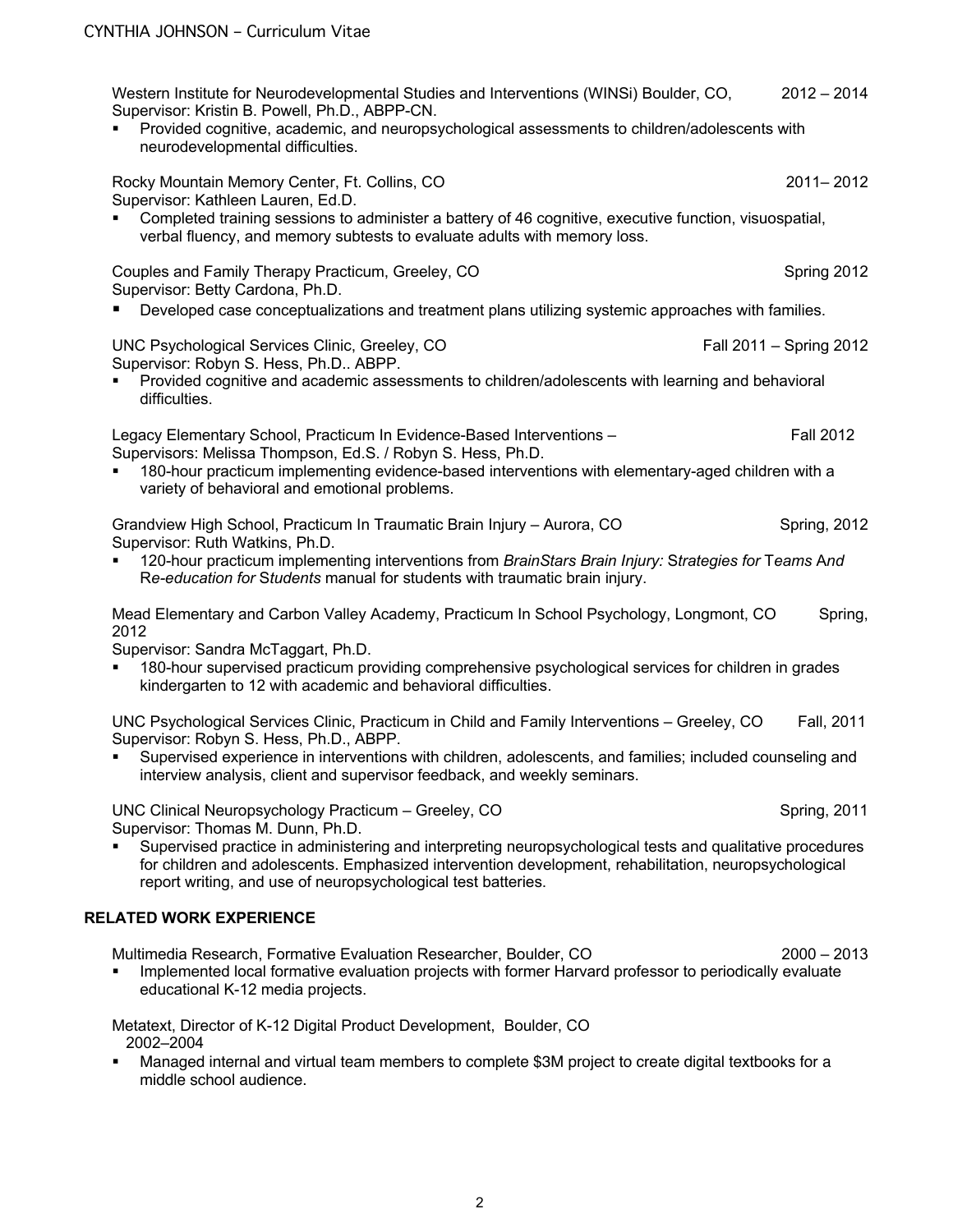Teachscape, Executive Producer of Website, Menlo Park, CA 1999–2001

§ Created a \$3M, 500-page professional development website for an online university developed for K-12 teachers. Led a bi-coastal, cross-functional group of content and web designers, video producers, and an external development team through product lifecycle.

The Learning Company, Producer of '*Reader Rabbit'* Series, Fremont, CA 1990–1999

§ Produced seven CD-ROM products by leading internal and external teams of software, audio, and QA engineers; graphic artists; researchers and educators through a collaborative design and development processes.

Summary of Software Products Created at *The Learning Company:*

§ *Reader Rabbit's 2nd Grade*, *Reader Rabbit's Kindergarten*, *Interactive Reading Journey*, The CD version of *Reader Rabbit 1, Reading Development Library 2*, *Spellbound!*, *ClueFinders' 4th Grade Adventures*

Vanderbilt University Medical Center, Child Life Specialist, Nashville, TN 1983 -1985

§ Designed and implemented individualized therapeutic play programs for hospitalized children & weekly support groups for parents.

Johns Hopkins University Medical Center, Child Life Specialist Intern, Baltimore, MD 1982 1982

## **RESEARCH EXPERIENCE**

Western Institute for Neurodevelopmental Studies and Interventions, Boulder, CO Fall 2013 – Spring 2014

- § Programmed E-Prime software to measure word recognition reaction times.
- Collected reaction time data of word recognition times under three conditions for five children with dyslexia.

Rocky Mountain Cancer Rehabilitation Institute, Greeley, CO Spring 2011 – 2014

§ Provided pre/post cognitive assessments as part of a research project to understand the effect of brain exercise and physical exercise on cognitive impairment following chemotherapy intervention.

Western Institute for Neurodevelopmental Studies and Interventions, Boulder, CO Fall 2012

Completed repeated measures statistical analysis on the effects of cognitive training on reading fluency scores in children with dyslexia.

UNC School of Psychological Sciences, Greeley, CO Spring 2011 – Fall 2011 – Spring 2011 – Fall 2011

§ Provided cognitive assessments and coded articles for meta-analysis to further explore validity and possible IQ correlations of *Reading the Mind in the Eyes* test, an assessment of social cognition.

## **PUBLICATIONS**

Peterson, B. M., Johnson, C., Case, K., Shackelford, D., Brown, J., & Lalonde, T. Feasibility of a Combined Aerobic and Cognitive Training Intervention on Cognitive Function in Cancer Survivors: A Pilot Investigation. Pilot and Feasibility Studies (section to be determined).

Johnson, C. (2015). *The Emotional Ramifications of Learning Disabilities in Children.* The Colorado Psychologist Newsletter (4) 12.

# **REFEREED PRESENTATIONS**

- Johnson, C. (2016, August). *Priming Effects on Word Recognition in Students with Dyslexia*. Poster presentation at the annual conference of the American Psychological Association, Denver, CO.
- Johnson, C. (2014, February). *Cognitive Training Effects on Reading Fluency in Children with Dyslexia*. Poster presentation at the annual conference of the National Association of School Psychologists, Washington D.C.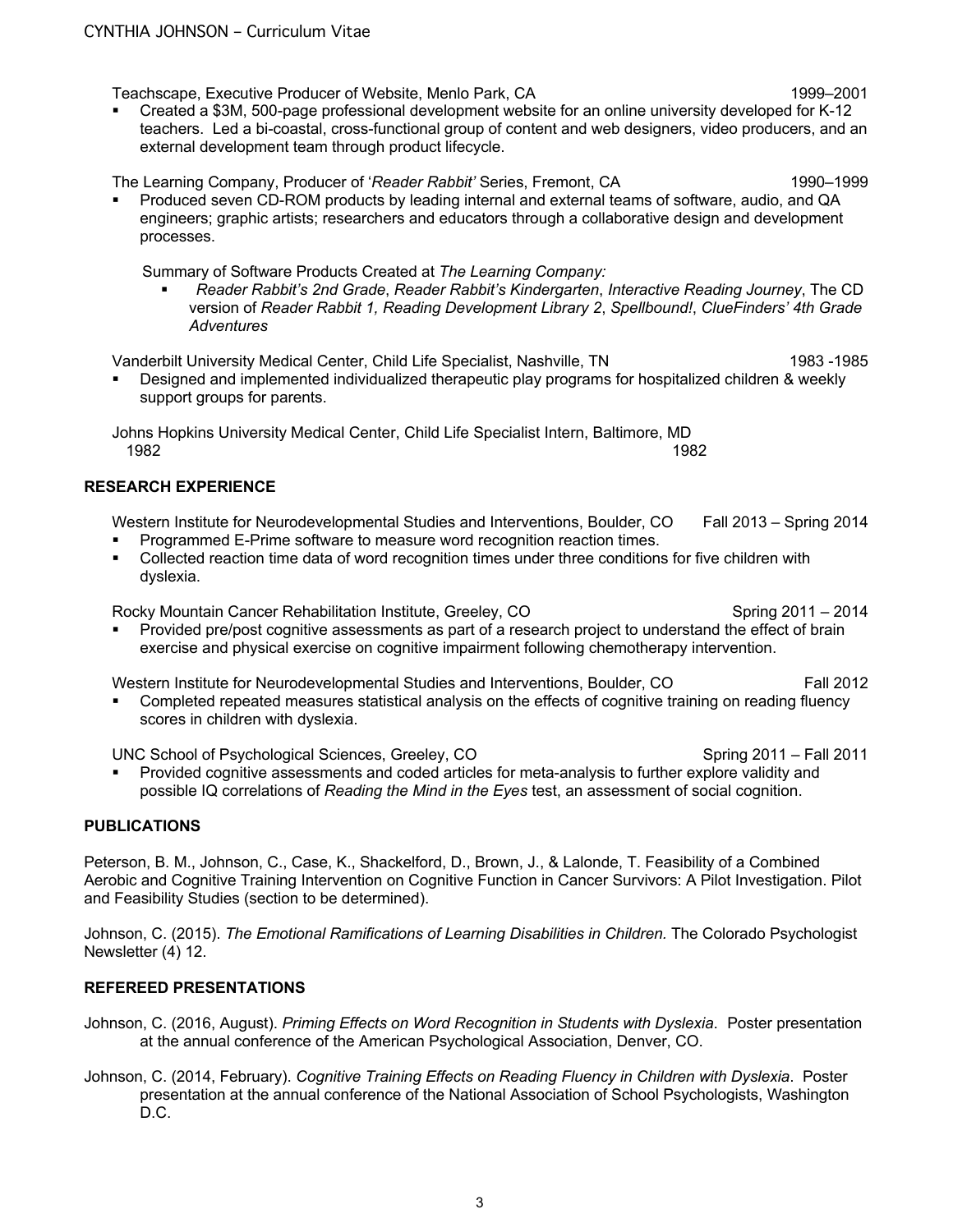- Johnson, C., Crowder, S., & Knippenberg, S. (2013, July). *Consultants' Growth in Self-Reported Abilities*  Following Training Program in Pediatric Traumatic Brain Injury. Poster presentation at the annual School Neuropsychology Summer Institute, Dallas, TX.
- Peterson, B.M., Brown, J.M., Shackelford, D., Manikowske, T., Johnson, C., Case, K., Leeper, E., Lehman, B., Lalonde, T.L., Weber, J., Hydock, D., Hayward, R., & Schneider, C.M. (2013, April). *The Effects of a 12 week Cognitive and Aerobic Intervention on Cognitive Functioning in Cancer Survivors.* Paper presentation at the annual American College of Sports Medicine Regional Conference, Denver, CO. (2012 grant award recipient).
- Johnson, C., Case, K., Crowder, S., Knippenberg, S., Poole, K., & Powner, S. (2013, February). *Pediatric Traumatic Brain Injury: Identification and Remediation in the Classroom*. Paper presentation at the annual conference of the National Association of School Psychologists, Seattle, WA.
- Kirkland, R., Baker, C., & Johnson C. (2012, May). *Three Meta-analytic Studies: Gender, IQ and Theory of Mind on the "Reading the Mind in the Eyes Test"*. Poster presentation at the annual conference of the Association for Psychological Science, Chicago, IL.

## **OTHER PRESENTATIONS**

- Johnson, C. T. (2012, December). *Cognitive Training Effects on Reading Fluency in Children.* Poster presentation at the University of Northern Colorado Research Night, Greeley, CO.
- Johnson, C. T. (2012, May). *Identification and Remediation of Middle-School Students with Traumatic Brain Injury.* Community-based presentation for middle school personnel, Cherry Creek School District, Greenwood Village, CO.
- Case, K., Crowder, S., Johnson, C., Knippenberg, S., Poole, K., Powner, S. (2011, November). *Traumatic Brain Injury: Identification and Remediation in the Classroom.* Paper presentation for the UNC School Psychology Student Organization.

## **PROFESSIONAL AFFILIATIONS**

American Psychological Association, Division 16: School Psychology, 2010 – present Colorado Psychological Association, 2012 – present Colorado Neuropsychological Society, 2013 – present National Association of School Psychologists, 2009 – present Colorado Society of School Psychologists, 2008 – present International Dyslexia Association, 2014 – present

## **PROFESSIONAL DEVELOPMENT PRIOR TO LICENSURE**

- § 2016 American Psychological Association National Convention
- § 2013-2018 Colorado Neuropsychological Society Spring Conference. Topics included neuropsychological diagnosis of mild traumatic brain injury, Autism Spectrum Disorder versus psychiatric disorders in children and adolescents, neuropsychological rehabilitation, and neuropsychological aspects of cancer and cancer treatment.
- § 2015 Completed 2-day training to administer the Autism Diagnostic Observation Schedule, Second Edition (ADOS-2).
- § 2013 School Neuropsychology Summer Institute. Topics included school neuropsychology frameworks for integrating neuroscience, genetics, instruction and multicultural assessment; neuropsychology of emotional disorders and behavioral self, regulation; childhood trauma and maltreatment,
- § 2013, 2011 Translational Neuroscience Conference. Topics included resilience following a traumatic brain injury, pharmacological treatment and prevention of TBI, and positive supports for individuals following neurological injury and impairment.
- § 2013, 2012 Colorado Psychological Association Conference. Focused on ethics in clinical practice, family-centered care, and cognitive behavioral therapy for children with autism.
- § 2013 National Association for School Psychologists Annual Conference. Focused on cognitive assessment, cognitive hypothesis testing, neuroimaging technology, and school neuropsychology.